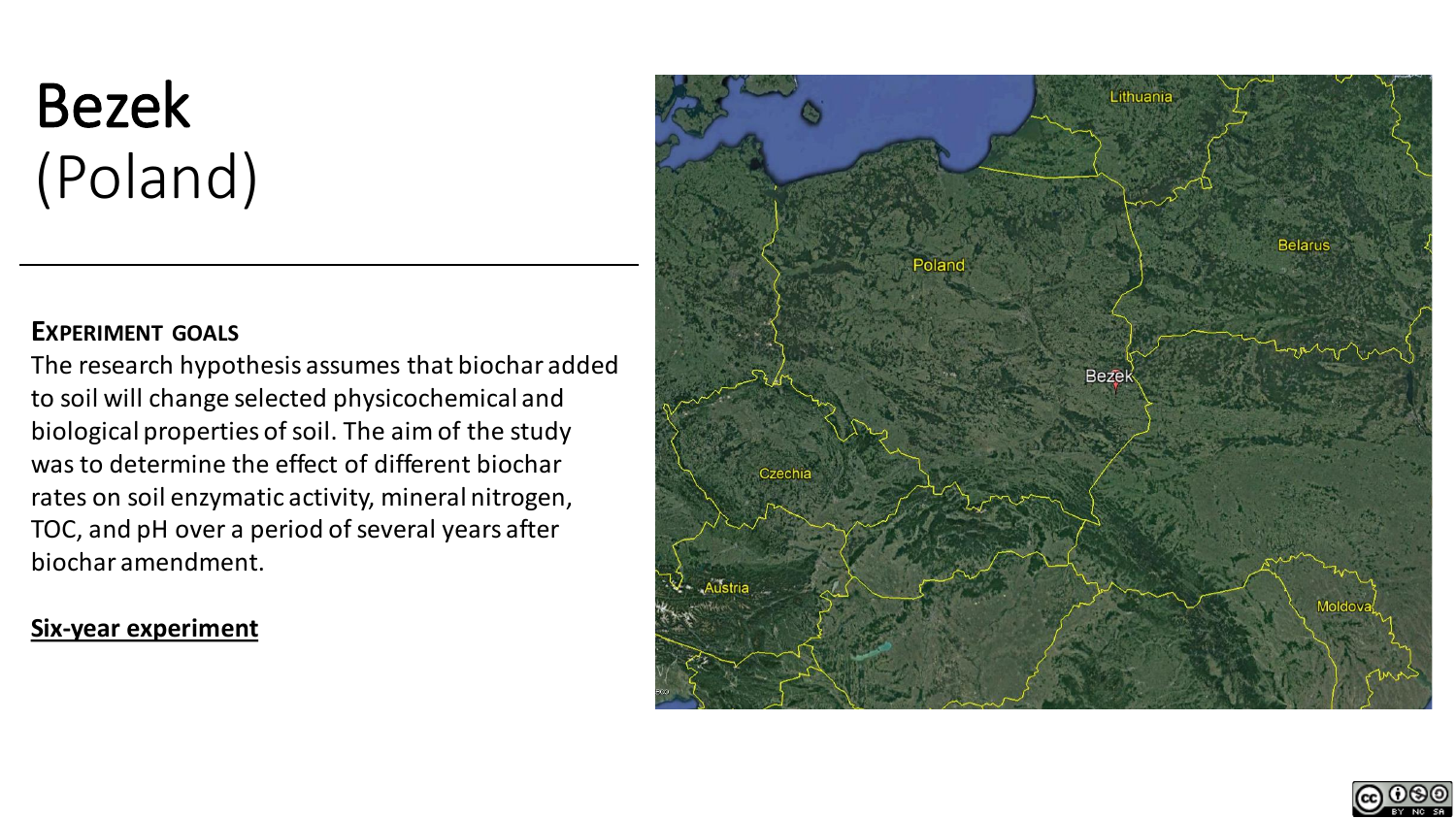# **SITE DESCRIPTION**

The field study was established in 2011 at the Experimental Farm in Bezek (51°19' N, 23°25' E), Poland. Weather conditions were described on the background of the multiyear period 1974–2010 based on the average monthly air temperature (°C) and total precipitation (mm). The experiment was established on a Haplic Podzol (PZha) originating from glaciofluvial fine-grained loamy sand. The experiment compared the effect of three biochar rates in the cultivation of **winter rye** cultivated in a monoculture.

## **BIOCHAR AND ITS APPLICATION IN THE FIELD**

Biochar applied to soil was provided by Mostostal Sp. z o.o. (Wrocław, Poland). Biochar was produced by process of pyrolysis from wheat straw at temperature 650 °C (maximum applied temperature) in an oxygen-poor atmosphere (<2% O<sub>2</sub>). Biochar made from wheat straw was in the form of ash*.* At the beginning of September 2011, biochar at rates of 10 (**BC10**), 20 (**BC <sup>20</sup>**), and 30 (**BC <sup>30</sup>**) t ha-1was applied to the soil, and then the soil was ploughed. The plot without biochar was the control treatment (**BC <sup>0</sup>** ).

Elemental composition of biochar was: 53.87% C, 0.91% N, and 1.76% H.

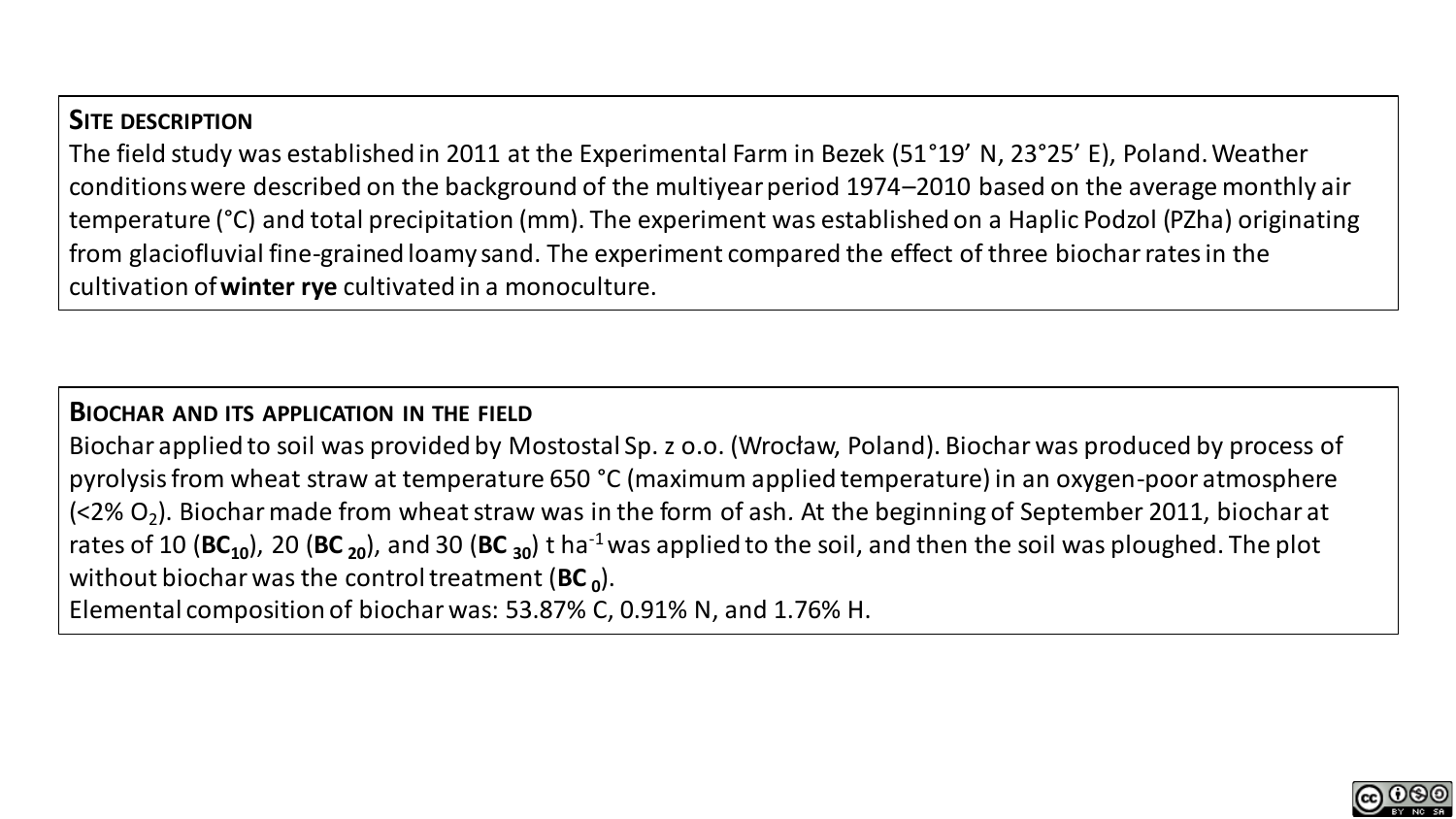Measured parameters **Field conditions**: rainfall, meteorological data, **Soil analysis and interactions with biochar**: soil analysis at T0, periodic soil analysis, pH, TOC, Nt, C:N, NH<sub>4</sub><sup>+</sup>, NH<sub>3</sub><sup>-</sup> **Other production parameters**: dehydrogenase activity (ADh), Phosphatase Activity (Aph), Urease Activity (UA)

# **Key findigs**

- Application of biochar to the soil resulted in a significant increase of TOC and Nt as well as N-NO<sub>3</sub>
- It is possible to use biochar to improve soil biological activity, in particular **during the initial period** after biochar application.
- The positive impact on enzymatic activity is limited and weakens as a result of biochar aging.

Planned activities or potential experimental activities Agricultural application of different biochar rate to evaluate its potential on different parameters.